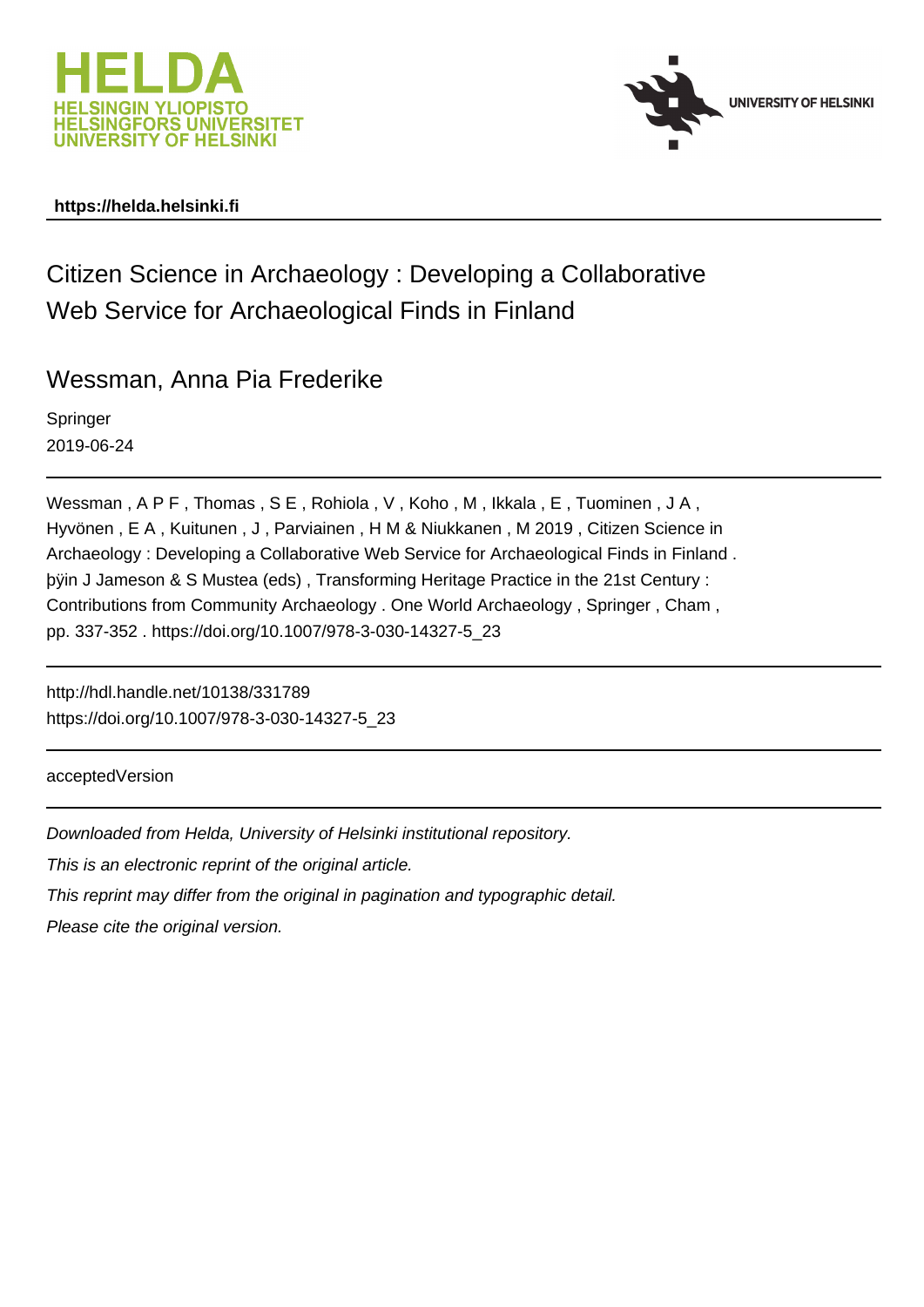# **Citizen Science in Archaeology: Developing a Collaborative Web Service for Archaeological Finds in Finland**

Anna Wessman, Suzie Thomas, Ville Rohiola, Mikko Koho, Esko Ikkala, Jouni Tuominen, Eero Hyvönen, Jutta Kuitunen, Helinä Parviainen, and Marianna Niukkanen

## **Abstract**

Metal detecting has become a vivid area of citizen science. In many countries where metal detecting is legal, the rapidly increasing number of finds submitted to authorities managing national archaeological databases has overwhelmed the capabilities of those maintaining the records. We propose an innovative approach for solving the problem by presenting a case study, the Finnish Archaeological Finds Recording Linked Open Database (SuALT) project. The idea is to engage the citizens more deeply in the process of maintaining the database in a mentally rewarding way by educating and helping citizens to make their find reports more accurately and as easily as possible, in place at the find location using a mobile device. SuALT provides a sustainable archaeological repository of Linked Data in Finland, interlinked with related international systems that shall continue to facilitate public engagements with cultural heritage, and research opportunities, long after the project has ended.

#### **Keywords**

Metal detecting - Citizen science - Finland - Linked data

#### **Introduction**

The relationship between metal detecting and archaeology is an issue that frequently attracts debate, from testimonials of the positive impact of collaborative work (e.g., Balco et al. 2018) to caution about the potential of metal detecting, resulting in destroyed archaeological information, and criminal activity (e.g., Gill 2010). The perception of metal detecting in different countries is affected also by the hobby's legal status. Because there are different degrees of permission relating to metal detecting, it is possible to carry out the same activity in two different jurisdictions, and to be breaking the law in one while acting perfectly legally in another (Thomas 2016: 143). In countries where metal detecting is not illegal, sometimes referred to as "liberal" in this respect, many have sought practical solutions to capture the data that metal detectorists may be uncovering in their hobby. Deckers, Lewis and Thomas (2016: 428) have argued that "[T]hose with a liberal approach to metal detecting might pragmatically argue that the data of finds discovered by metal-detectorists is more important than the source." This wish to record the finds data discovered by metal detectorists, as well as a philosophy to democratize and decolonize archaeology (e.g., Dobat 2013), has led to the development and implementation of several national and regional open databases to which metal detectorists and others can report their finds.

In this chapter, we present the development of the Finnish Archaeological Finds Recording Linked Open Database (in Finnish, Suomen arkeologisten löytöjen linkitetty avoin tietokanta—SuALT), including the project rationale, comparable digital finds-recording projects in other parts of Europe, and what we have uncovered so far in our research on potential future users of the service. Metal detecting is legal in Finland, provided certain rules are followed, such as prompt reporting of finds to the authorities and avoidance of legally protected sites. Despite misgivings by some about the value of researching metal-detected finds (e.g., Knuutinen 2017), others have convincingly demonstrated the potential of researching such finds (e.g., Wessman 2015).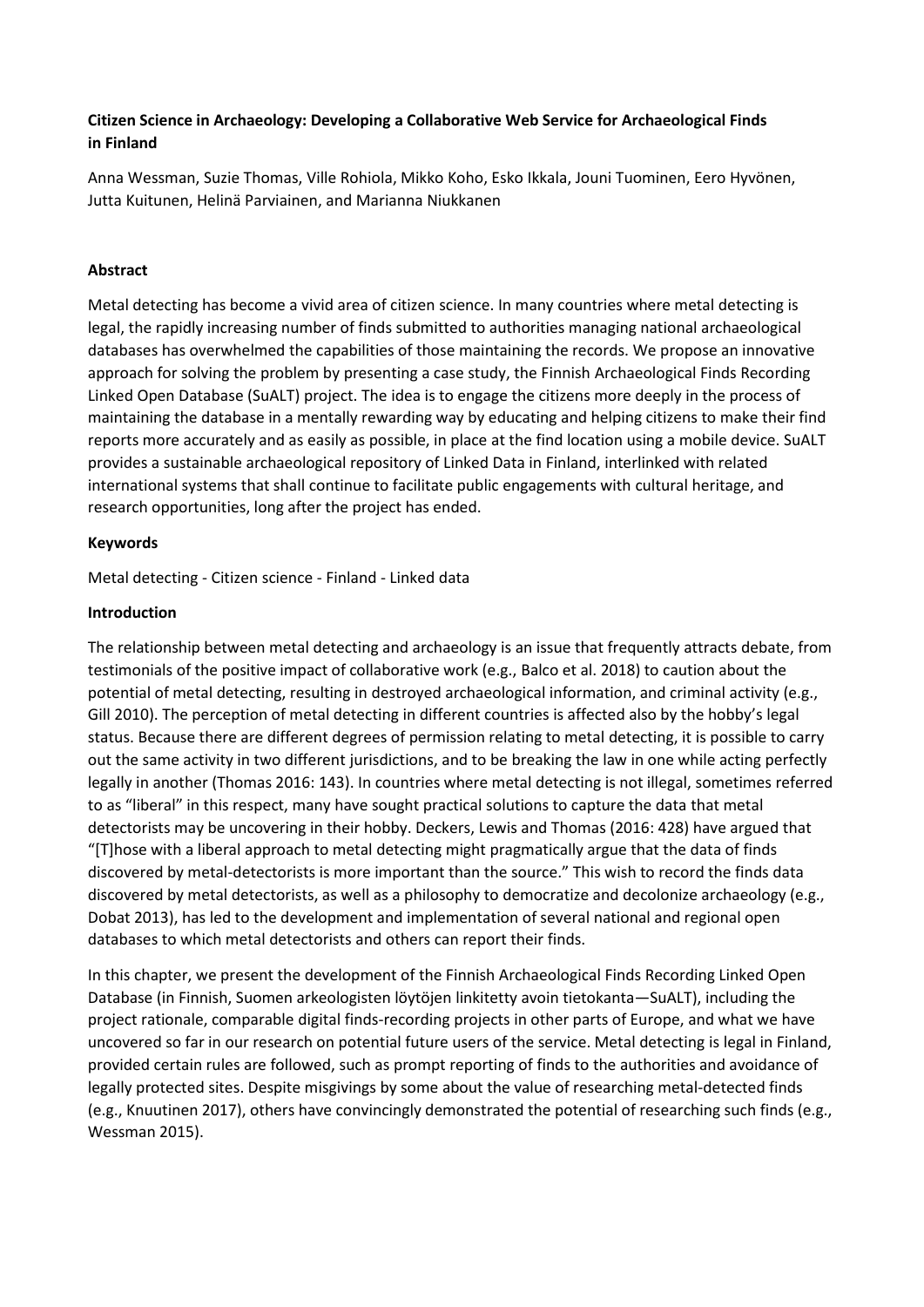# *Fig. 1 In April 2018 the largest metal detecting rally so far in Finland took place, with circa 180 metal detectorists. Photo: Anna Wessman/SuALT*

SuALT is a digital web service catering for discoveries of archaeological material made by the public; especially, but not exclusively, metal detectorists (Fig. 1). SuALT engages the citizens by providing them access to contextualized data about other related finds by linking data from different data sources in Finland and beyond.

# **Setting for the Case Study**

In Finland, the legal hobby of metal detecting has grown rapidly in recent years. In 2011 the Archaeological Collections of the Finnish Heritage Agency (Museovirasto in Finnish) registered 31 single or assemblages of stray finds, that is, finds that have not come from organized scientific fieldwork but rather from chance discoveries. In 2014, over 2700 objects were registered; in 2015 approximately 3000 (Rohiola 2014: 18; Wessman et al. 2016: 85). In 2016, more than 2500 finds were registered (Rohiola 2017) (Fig. 2). In recent years the number of reported objects has slightly decreased and at the same time the amount of assemblages has evidently increased.

Improvement indicates that there are continuously more assemblages that include only one or just a few finds, which is an important enhancement for metal detecting in Finland. This is a step in the right direction to finding new sites rather than digging work of the Finnish Heritage Agency and museum archaeologists.

# *Fig. 2 Metal detecting finds from Sysmä Ihananiemi, NM 41314:1–33, 34. Photo: Ilari Järvinen, Finnish Heritage Agency*

The research value for finds that are reported correctly, with contextual information such as exact finds location, is significant. As one example, the metal detectorist discoveries in Northern Ostrobothnia have changed the picture of the region's late Iron Age. Almost no finds existed from that period before the metal detectorists' activities (Kuusela and Tolonen 2011; Kuusela et al. 2013). In the city of Vaasa, detectorists found round brooches and an arm ring (NM 40033: 1-4; 40034<sup>1</sup>) dating to the Viking Age in 2014. This was a unique discovery which demonstrated that there was indeed Iron Age settlement in Vaasa. Later, in 2016, a trial excavation on the site pointed to a possible burial (Vanhatalo 2016). The same has been demonstrated in the city of Espoo, where no artifacts younger than AD 200 were known before metal detecting became a popular hobby. Today, thanks to metal detecting, there is evidence of a continuous settlement in the area from AD 150 to AD 1150, all properly recorded and handed over to the authorities (Wessman 2015). The potential of properly recorded metal-detected finds to contribute to archaeological knowledge is clear, considering how the Portable Antiquities Scheme (PAS) in England and Wales has transformed understanding of British archaeology. Similarly, numerous examples from the USA show that, although that country does not have a national online finds reporting system, instances where collaboration with volunteers using metal detectors have enhanced the archaeological data collected on projects are numerous (e.g., Balco et al. 2018; Connor and Scott 1998; Lees 1991).

Legally, the Finnish Antiquities Act (1963) §16 obligates the finder of an object for which the owner is not known, and which can be expected to be at least 100 years old, to submit or report the object and associated information to the Finnish Heritage Agency; the agency responsible for cultural heritage management in Finland (Finlex 2018). Metal-detected finds come from many periods (see Rohiola 2017), and the Finnish Heritage Agency has noted that metal detectorists can sometimes be uncertain which finds

**<sup>.</sup>**  $1$  The number (NM) refers to the catalog numbering of the National Museum of Finland.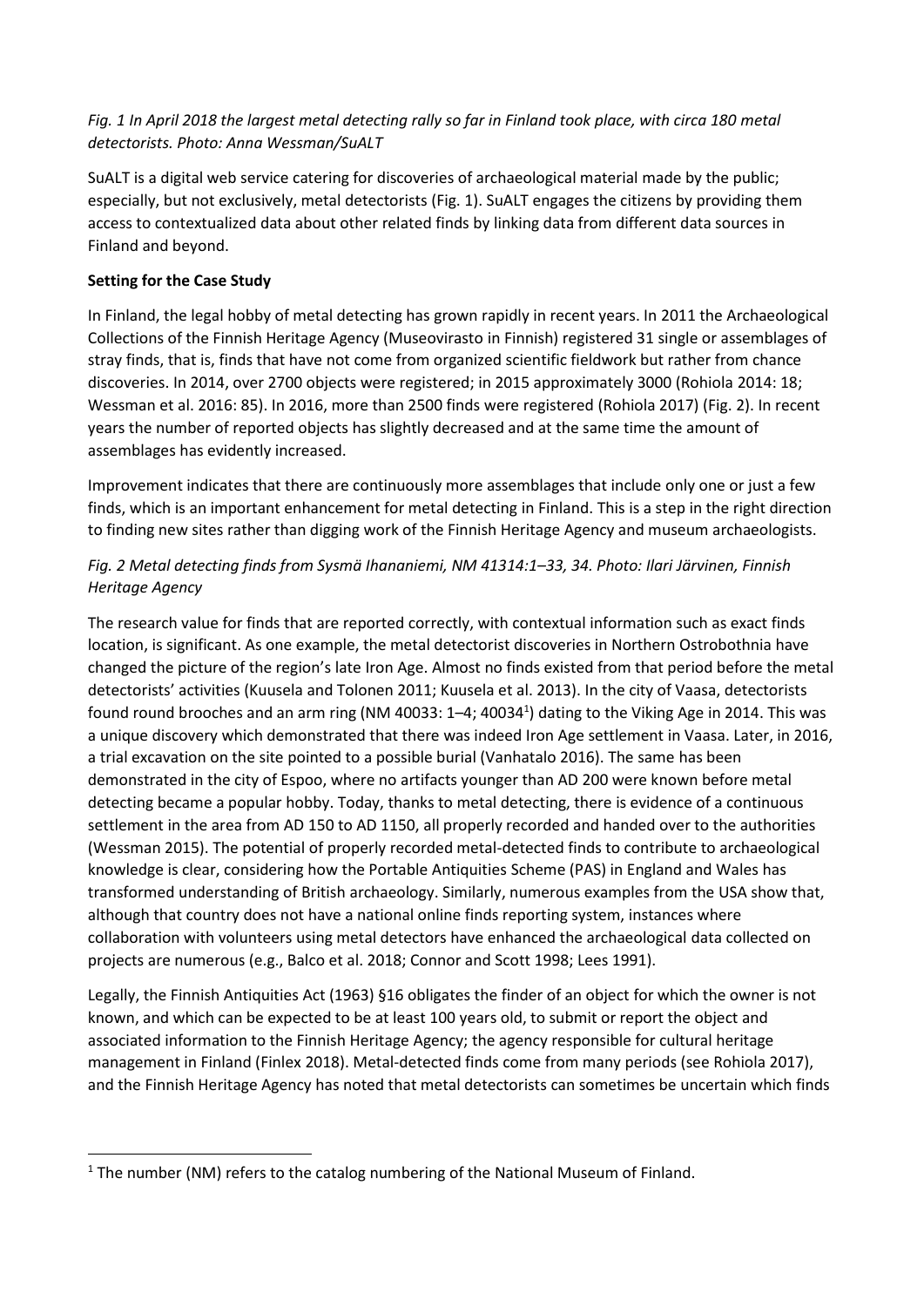to report. There is also a risk, as finders get older and even pass away, that their discoveries and collections will remain unrecorded and that all associated information is lost permanently.

Publishing the information produced by citizens as open data, in a structured format and using open licenses and standards, facilitates the use of the data in research. Similarly, open data—and open access publishing of scientific results, methods and tools—enables the engagement of citizen scientists in scientific activities (Vayena and Tasioulas 2015: 483; Sanz et al. 2014: 24). The recent advancements in web technologies, including the Linked Data paradigm (Heath and Bizer 2011; Hyvönen 2012), have proliferated the initiatives for making cultural heritage data openly available on the web. While archaeologists increasingly use finds information and other data, its full utilization is still limited. Data can be hard to find, and available open data remains fragmented. Although in Finland more and more archaeological archive material is available in digitized form, like excavation reports and find catalogues, the situation is no different here, where stray finds are currently recorded in an open access digital catalogue Muinaiskalupäiväkirja (www.kyppi.fi). However, there can be long delays before these objects are catalogued and accessible for research due to limited resources. Moreover, there is no find localization data in the catalogue, meaning that researchers cannot access the exact findspot. SuALT aims to speed up the process of recording finds data, making it available more quickly for academic researchers and others to use.

Due to SuALT's goal to encourage metal detectorists, but also other finders of chance material, to record their discoveries, much of this data handled through the online system will be from outside of formal archaeological excavations. Hence it may shed light on sites and features not usually picked up through "traditional" fieldwork approaches. By engaging meaningfully with metal detectorists and other stakeholders, the project hopes to ensure that more finds are reported than at present, including retrospective recording.

The project is unique in responding to the archaeological conditions in Finland, and in providing solutions to its users' needs within the context of Finnish society and cultural heritage legislation. While it focuses primarily on the metal detecting community, its results and the software tools developed are applicable more generally to other fields of citizen science in cultural heritage, and even beyond. For example, in many areas of collecting (e.g., coins, stamps, guns, or art), much cultural heritage knowledge as well as collections are accumulated and maintained by skillful amateurs and private collectors. Engagement with SuALT is rewarded by providing the users with a personalized view to the database enriched with data from the national authorities as well as fellow finders for community building.

Fostering collaboration, and integrating and linking these resources with those in national memory organizations would be beneficial to all parties involved, and points to future applications of the model developed by SuALT. The project's team represents a broad interdisciplinary and interorganizational group, with (from the authors of this chapter alone), archaeologists, ethnologists, and cultural heritage specialists from the University of Helsinki (Wessman, Parviainen, and Thomas), cultural heritage management professionals and heritage legislation experts from the Finnish Heritage Agency (Rohiola, Kuitunen, and Niukkanen) and semantic computing specialists from the Semantic Computing Research Group<sup>2</sup> of Aalto University and HELDIG-the Helsinki Centre for Digital Humanities<sup>3</sup> (Hyvönen, Ikkala, Koho, and Tuominen).

The benefits of SuALT, aside from the huge potential for regional, national, and transnational research projects and international collaboration, are that it offers long-term savings on costs, shares expertise and provides greater sustainability than was possible before. Internationally, SuALT corresponds with the

**.** 

<sup>2</sup> http://seco.cs.aalto.fi

<sup>3</sup> [http://heldig.fi](http://heldig.fi/)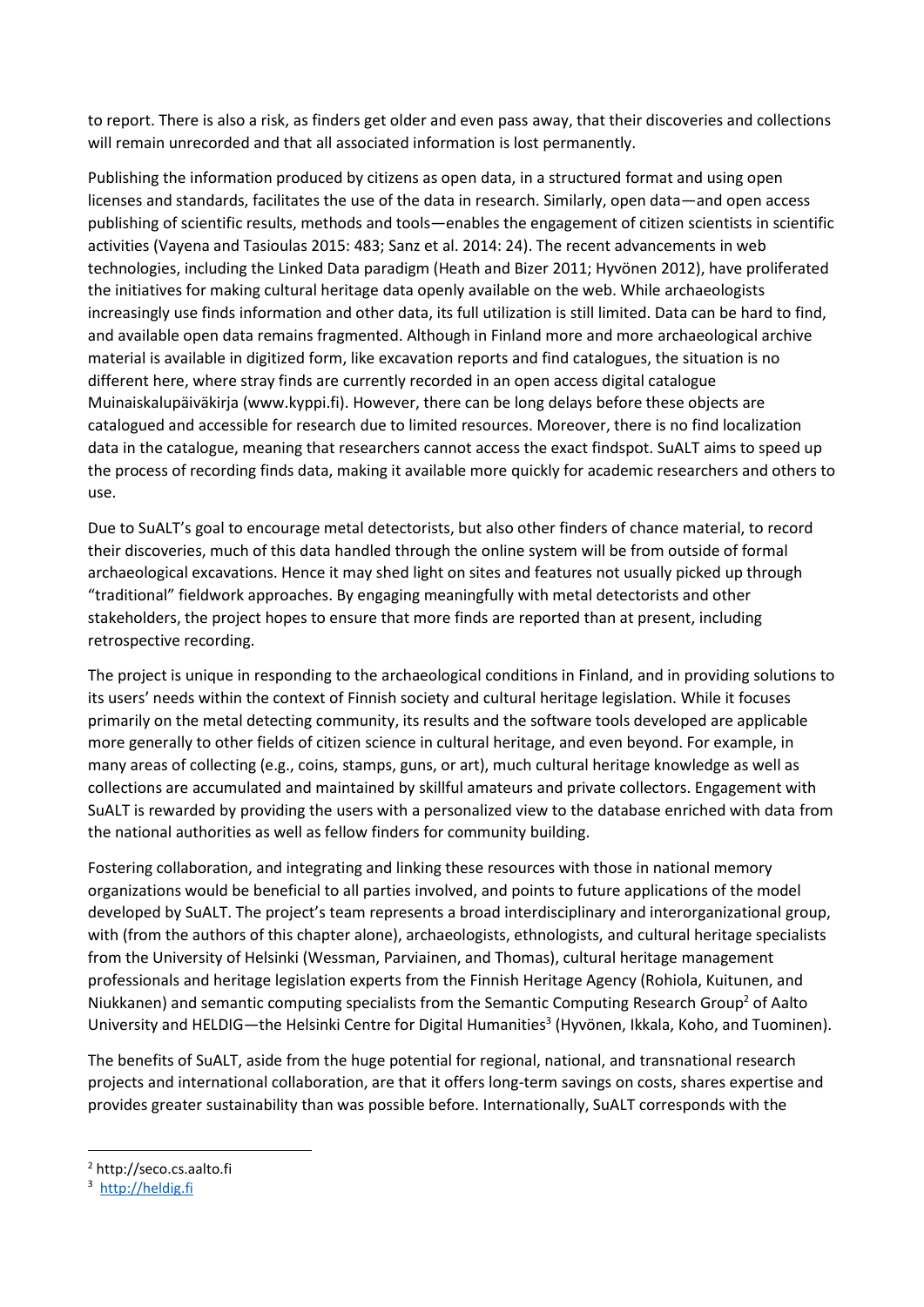development of comparable schemes in other European countries and regions, which we briefly profile later in this chapter. These all aspire to an ultimate goal of a pan-European research infrastructure, and will work together to seek a larger international collaborative research grant in the future. A contribution of our work in relation to the other European projects is to employ the Linked Data paradigm, which facilitates better interoperability with related datasets, additional data enrichment based on well-defined semantics and reasoning, and therefore better means for analyzing and using the finds data in research and applications.

The first of these European voluntary finds databases is the PAS operating across England and Wales. PAS has been significant in developing a pragmatic response to metal detecting. Numerous academic projects (e.g., Bond 2010; Brindle 2013; Campbell 2015) have demonstrated the research potential of finds data. Furthermore, research emerging from different European countries (e.g., Dobat 2013; Thomas 2012; Dobat and Jensen 2016), including Finland (Immonen and Kinnunen 2018; Maaranen 2016; Wessman et al. 2016; Wessman 2019), sheds light on the behavior and motivations of metal detectorists. This is valuable for understanding these communities ethnographically, but also for identifying the most successful ways in which to collaborate and engage, especially concerning how they contribute to the archaeological record.

## **Existing Finds Databases and Services**

The Portable Antiquities Scheme (PAS) is the oldest voluntary finds database, currently administered by the British Museum in England and the National Museum of Wales in Wales. It is freely accessible online (www.finds.org.uk), with currently over one million reported objects. PAS was established in 1997 as an initiative to record archaeological objects found by members of the general public and was extended to cover the whole of England and Wales in 2003 (Bland 2005: 263). Already in its first full year as a national scheme, the PAS recorded 47,099 items (Lewis 2016). PAS data is available freely, under a creative commons license. The metal detectorists record their finds voluntarily. A network of 39 Finds Liaison Officers, based in museums, local authority archaeology offices, and other appropriate organizations throughout England and Wales, identify and record the finds. These are supported by a team of National Finds Advisers who also validate the finds and are available to answer queries on specific periods or object types. The success of PAS has led to huge research potential and has contributed to a considerable amount (637 at the time of writing) of academic publications, all listed on the PAS website. It is evident that the scheme has made a significant impact on archaeological knowledge in England and Wales. PAS has been a benchmark project that has guided the development of other European archaeological finds recording database projects.

The MEDEA project, based at the Vrije Universiteit Brussel, Belgium, is an open source platform for metaldetected artifacts in the federal region of Flanders. After PAS, MEDEA was the next voluntary finds database to begin development in Europe, beginning preparatory work in 2014. Metal detecting was illegal in Flanders up to April 2016, and it still is outside of Flanders (e.g., in the federal region of Wallonia). Thus, there is still a lack of confidence towards authorities which has resulted in challenges for motivating detectorists to report their finds. Detectorists record their own finds to the platform, and then MEDEA officer or a trained volunteer validates the record. This information is accessible to the Flanders Heritage Agency, and it can be used for heritage management and spatial planning purposes (Deckers et al. 2016).

In September 2016, the Portable Antiquities of the Netherlands (PAN) was initiated, with a grant from the Dutch Organization for Scientific Research, with additional funding from the National Heritage Agency of the Netherlands and Vrije Universiteit Amsterdam, the latter also coordinating the project. Similar to PAS, PAN operates a nationwide network of eight Finds Liaison Officers and three finds specialists. PAN is a reaction to the renewed Heritage Act in the Netherlands which legalized metal detection in 2016 (Roymans 2017). PAN uses Linked Open Data and some elements are also linked to existing thesauri on the internet,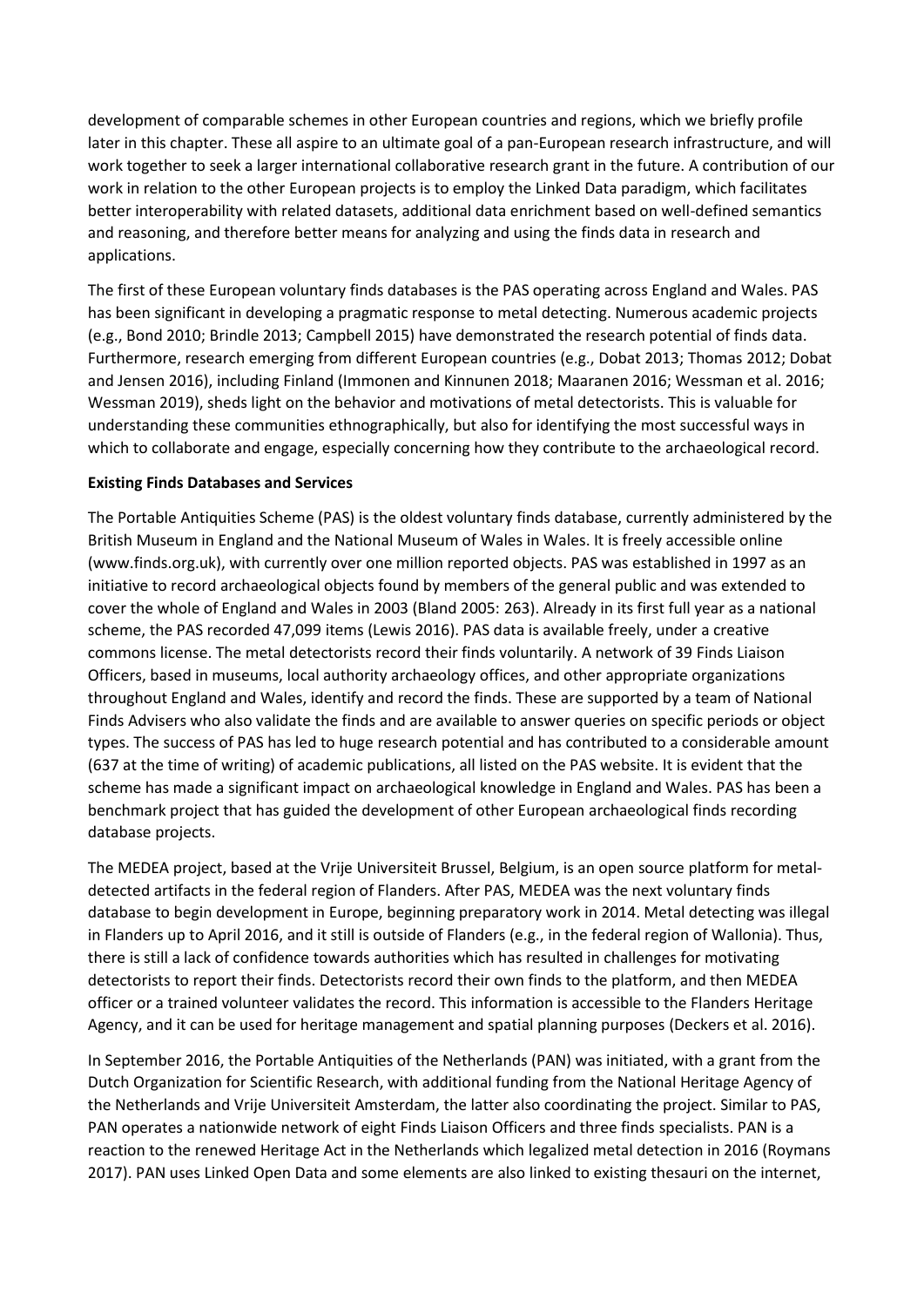using permalinks. PAN differs from the other registration systems because all objects are identified through digital reference types. This visual presentation of objects makes find recording easier for metal detectorists because objects are easier to identify and also described in the same way. In 2020, PAN will be taken over by the Dutch Heritage Agency, which will guarantee the continuation of the scheme (Heeren 2017).

DIME (Digital Metal Finds) was initiated in 2016 as a joint effort by Århus University, and Danish museums in close cooperation with metal detectorist associations (Beck 2017). In Denmark, the attitude and approach towards metal detecting has been generally positive and liberal. Metal detecting is thus an increasingly popular hobby with long roots. Most of the Danish metal detectorists are considered very competent and highly motivated (Dobat and Jensen 2016). Hence, the amateur archaeologists will register their finds into DIME independently. This also means that user experiences have been in the center of the development process of DIME. Therefore it is also possible to record finds via a mobile device app in the field (Dobat et al. 2018/2019).

The different find recording schemes have several things in common. Aside from maximizing the amount of artifact and findspot data available to researchers, public participation and open data are in the center of all the projects. This is an important aspect of democratization of archaeology and cultural heritage. All schemes promote best practices for both finders and archaeologists and they raise awareness among the public through publications and different kinds of outreach events. Moreover, the databases are linked by cooperation; they are all, along with SuALT, members of the European Public Finds Recording Network, and researchers and coordinators from each of the projects regularly cooperate in transnational meetings and advisory panels for the respective projects. All of the above databases aim to have a comparable collaboration with similar databases nationally and internationally. A core benefit of this aim is the compatibility of finds data, enabling researchers to make comparisons easily between different datasets and collections across more than one country.

#### **User Survey Results**

In order to get a better understanding of how we should begin our work, we initiated a questionnaire survey to reach out to the public—including metal detectorists, archaeologists and other heritage professionals—and see what they think about the upcoming database. This was an opportunity for respondents to express their preferences and hopes, as well as concerns, about how SuALT will function. Since the questionnaire was closed only very close to the time of writing of this chapter, we present here only initial findings.

The data collection took place in the form of an online questionnaire asking a range of multiple choice and open text questions. These questions ranged from expectations and previous experiences of artifact databases, through to motivation and more detailed features and user needs for the SuALT infrastructure. We also asked about respondent willingness to contribute to the future development of the database, for example by participating in focus groups or interviews, or even testing early versions of SuALT.

The questionnaire was created online through Google Forms, and promoted through several different email lists, and social media such as the SuALT blog (https://blogs.helsinki.fi/sualt-project/), Twitter account and Facebook page. The questions were devised first of all in English and translated into Finnish, in order to encourage both international and domestic responses. As part of the process of designing our questions, we consulted also with international public archaeology specialists (including colleagues working with PAS, MEDEA, PAN and DIME), and tested an early version of the English language questionnaire with a small sample of local metal detectorists for their feedback. We distributed the links to both questionnaires on 5 February 2018 with a response deadline of 23 March 2018.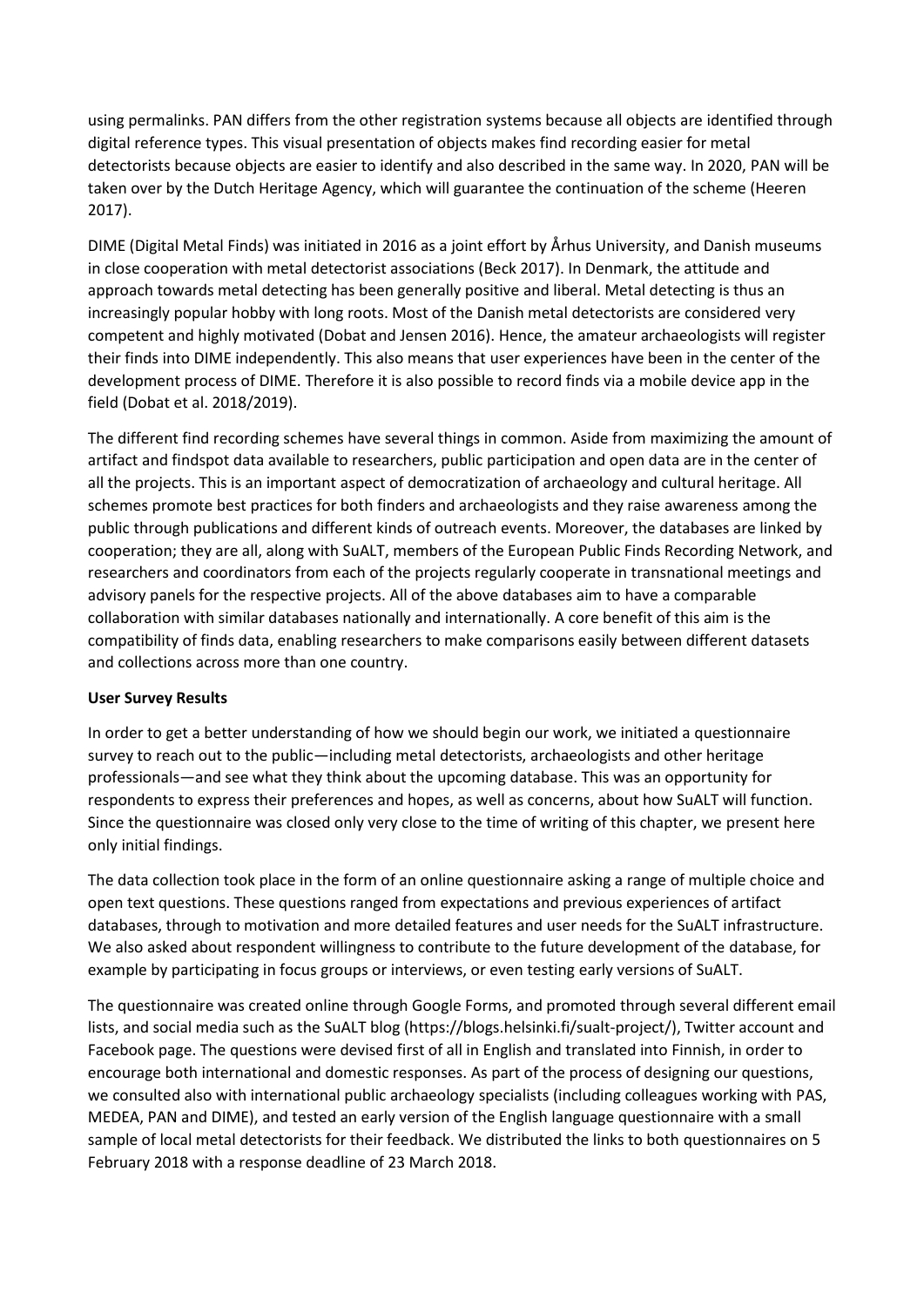The questionnaire surveys gained a total of 178 responses mostly from Finland (160), but also from the UK, Russia, Sweden, Norway, Denmark, Germany, the Netherlands, Switzerland, and the USA. We were pleasantly surprised at the response rate. The majority of the answers expressed enthusiasm towards the database. The main motivations mentioned for using SuALT in the future were the sense of responsibility to report finds correctly and legally (73.3%), and the chance to get feedback on finds (72.6%). Approximately 58% of the respondents also wanted to use the database for social interaction online via discussion forums or chats. Over 50% felt that they wanted to "do the right thing" by reporting their finds to the database. The key elements in mobilizing detectorists seems thus to be the feedback from the professional archaeologists and heritage managers. This has been seen also before in questionnaires (e.g., Siltainsuu and Wessman 2016: 38–39; Maaranen 2016) and reflects similar findings also from other countries where there is active engagement between archaeologists and metal detectorists (Winkley 2018: 16, 18; Thomas 2012: 61–62; Ferguson 2013).

On the other hand, there were also concerns. Some 54% of the respondents were worried that sharing their find information in SuALT would make the sites vulnerable to looters. This is a justified concern that could prevent people from using the internet access in the field (48.4%) and a fear that the recording would be too time-consuming (23.8%). This is a concern we need to take seriously during the development phases of the database in order to avoid such pitfalls. Almost a quarter of all respondents felt that they do not want to share information about their finds publicly (24.6%). This might relate to the competitiveness amongst metal detectorists and the fact that detectorists want to keep their sites to themselves (e.g., Addyman 2009: 56–59; Rasmussen 2014: 95).

Questions regarding privacy settings of the database seemed to interest the respondents the most and it also resulted in several free text answers and comments. Especially questions related to reporting find locations and having different user roles within the database, evoked opinions for and against. Only 57.4% of the Finnish respondents answered that they would wish to control the exact find locations of artifacts in the SuALT database, while the percentage was much higher in the English language questionnaire (87%). Comments (our translations) included such as:

• Information should not be open until the site is protected.

- The find location information could be available only after the site is registered in the database of ancient monuments.
- Exact coordinates should not be available only for professionals because there is the fear that other metal detectorists will "steal the place" without permission.

• The exact find spots should be shown only on municipality level, otherwise the sites will soon be looking like they have been "bombed." At least the coordinate information should be protected.

• I would dislike if there were detailed GPS data on display to everybody.

The question regarding different user roles—the possibility of different kinds of users having different levels of access to data—in the SuALT database, also differed in the answers between the two languages. A clear majority (83.3%) of the English-language questionnaire respondents believed there should be some sort of limited access or confidentiality "for security reasons," meaning that different user types would have various levels of access to the information in the database:

• I do think that it is likely better to have different levels of access for different types of users (not necessarily divided between professionals and hobbyists).

• Personal information and finds locations are sensitive, and may form an obstacle for people to contribute.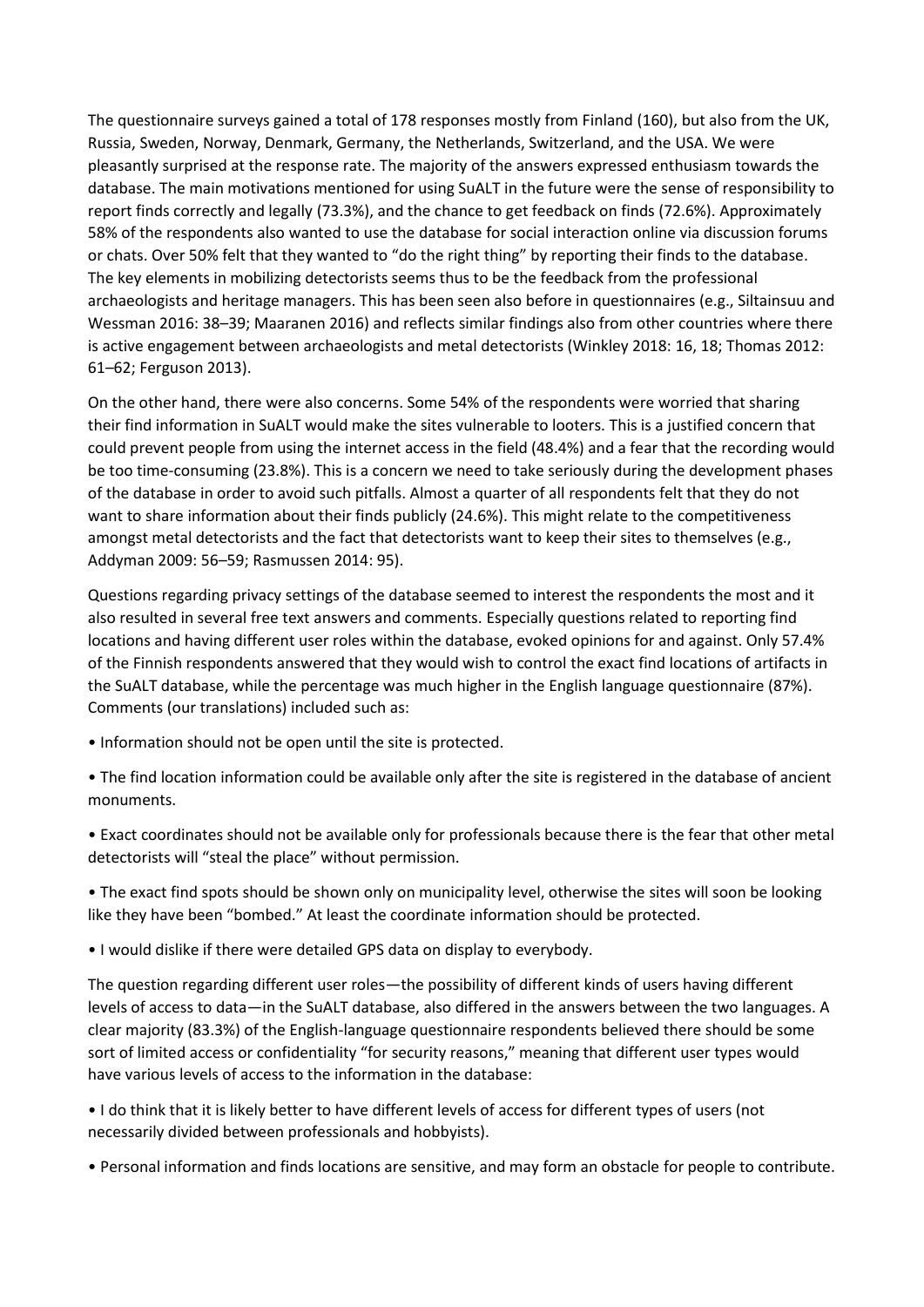On the other hand, not all agreed with this idea, and once again the idea of democratizing archaeology emerged in one response:

• Such data and information should be free for everyone and not bound to some kind of elitism hindering its usability and meaningfulness.

However, the Finnish respondents revealed a much wider range of opinions regarding the same question. Only 59.5% thought the database should be regulating the information accessible to users depending on their user roles.

• You should register as a user to access the information. Unregistered users should only have limited access. Authorities should have all the information.

• Not everyone wants their confidential information open for everybody to see. In the worst-case scenario, one could be able to see too detailed information about what everyone is up to.

• It would be good if the database would show the user roles of everyone logged into the database (their background and country), but the find locations should be open to everyone.

• Nobody wants to work for free for hours a year, reporting all their finds if they are not allowed to access all information in the database equally with, for example, researchers.

• Are there risks for misuse if all data is open for everybody?

The difference between the answers might reflect that the English questionnaire was filled out mostly by archaeologists and that several of them had been working with similar artifact databases before. Thus, they were perhaps more familiar with potential problems related to this issue, while in Finland this is still a new and perhaps unfamiliar matter. Most of the respondents in the Finnish questionnaire were also metal detectorists.

A whole 100% of the English respondents stated no to the question of if the roles and statuses should be different between users in Finland and users abroad. Of the Finnish respondents 77.7% said no, yet in the free text answers it was possible to detect a sense of worry, especially amongst the archaeologists and authorities:

• No exact find location information for foreigners, metal detectorists coming from abroad is a problem. They should not be allowed to misuse the (SuALT) database for looting.

This somewhat nationalistic belief that looting is done only by foreigners has been noted in Finland before with interviewed metal detectorists attributing looting to, for example, Baltic and Russian detectorists (Thomas 2015: 122; Immonen and Kinnunen 2018: 17) and also on metal detecting forums and in newspapers (e.g., Niinikoski 2014). These sentiments from metal detectorists about outsiders being responsible for looting is also documented elsewhere in Europe, as for example in Belgium (Deckers 2013: 16) and in Eastern Europe especially (Musteaţă 2013: 36; Hardy 2018: 12–13).

# **Towards SuALT**

Based on the initial feedback from the stakeholder organizations of the SuALT project and the potential users, including metal detectorists, discussed above, a first draft of the of the workflow in the SuALT system has been designed (Fig. 3). The end user is facilitated with a web interface that helps her in (1) analyzing the find, (2) creating the find report with high quality metadata at the find site (via a mobile phone), and (3) later on in managing her personal finds data via a PC with a larger screen. The underlying knowledge base is based on Linked Data and SPARQL endpoint. The Linked Data Finland platform (http://ldf.fi) is used for hosting the data as a service.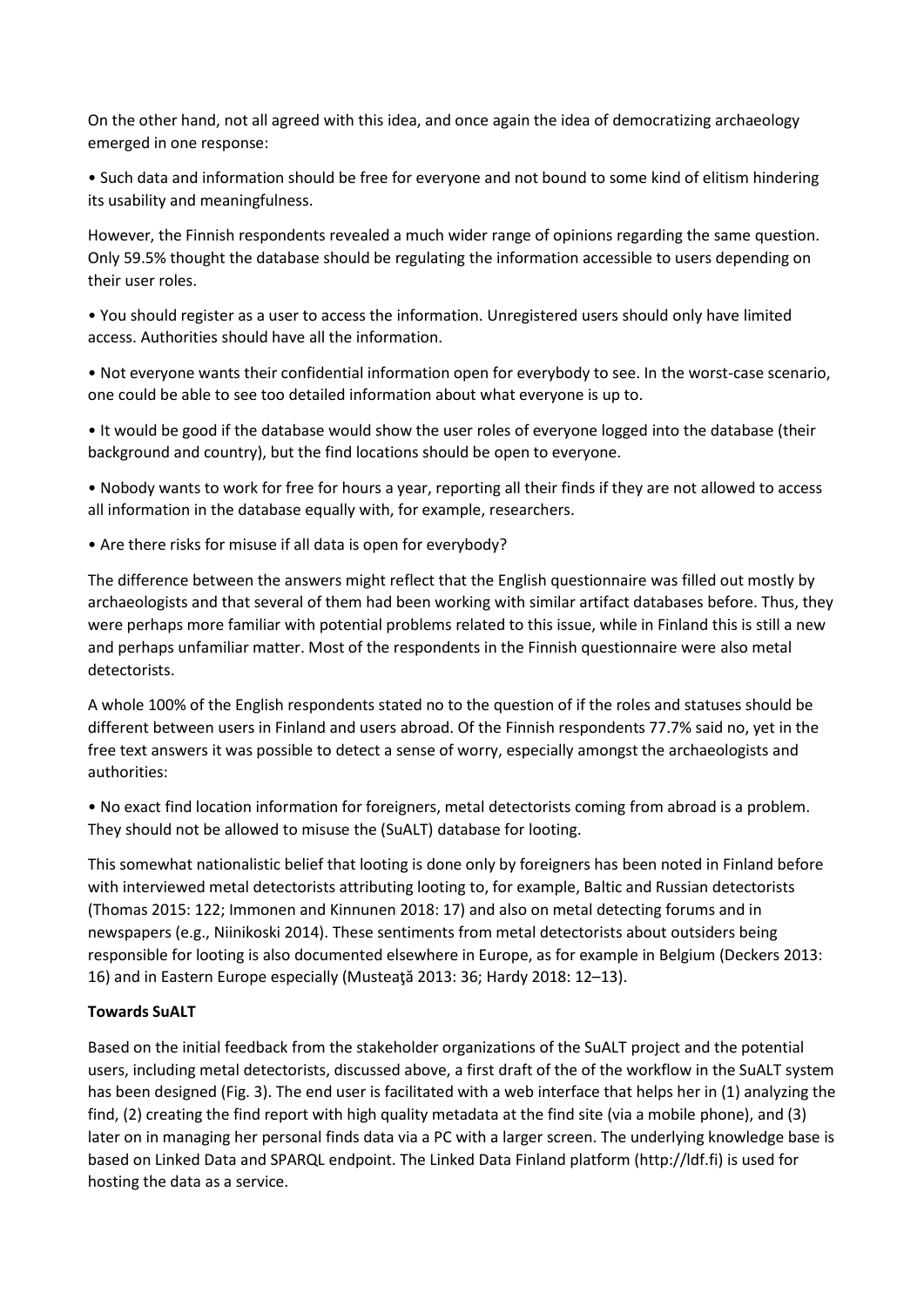The reason for using the Linked Data approach is that in this way the Finnish finds data can be enriched with national collection data from other national archaeological sources, such as the national coin collection database, and online terminology banks and data sources, such as the Bank of Finnish Terminology in Science and Arts (http://tieteentermipankki.fi/wiki/Termipankki:Etusivu/en). In addition, the data can connect with Wikipedia-based sources Wikidata and DBpedia as well as the other European finds databases already discussed. The key idea of SuALT is to provide finders with good intellectual and computational support for analyzing and contextualizing their finds with respect to other archeological finds and knowledge and provide expert community support online by sharing knowledge. We anticipate that in this way the detectorists will stay motivated in providing and sharing their finds data with the community and in using the SuALT system. By supporting artifact finders, the quality of the input data can be raised—data quality is a key challenge in citizen science systems. At the same time, editing work needed at the Finnish Heritage Agency can be minimized.

The end-user services will be implemented on top of the aggregated and enriched Linked Data services such as Rich Internet Applications (RIA) based on JavaScript, separating fully the data service form the application layer in the browser (Hyvönen 2012). The data service is opened for everybody to use for developing applications of their own. However, details on the data opening principles and guidelines with possible restrictions still need to be negotiated and finalized based on the survey results above.

As a first step towards SuALT, a linked data repository using the current finds database at the Finnish Heritage Agency as seed data has been implemented as a SPARQL endpoint at the LDF.fi platform. On top of the service, a faceted search and browsing interface based on SPARQL Faceter (Koho et al. 2016) was created in order to get a better picture of the data already available.

# *Fig. 3 Workflow in SuALT*

The first experiments with the existing finds database from the Finnish Heritage Agency reveal that it contains some 3000 finds, and an individual find is described with 46 fields at most. About one half of the finds are specified as metal-detected finds, curated and photographed by the Finnish Heritage Agency. All finds have location information expressed on municipality level, and in addition to that approximately half of the finds are provided with exact coordinates.

The SPARQL Faceter application collects the values of the data fields, such as object types, places, materials and time periods, into facets. At the moment the values are in literal form and do not originate from controlled vocabularies or ontologies. Over the project these facets will be developed into full-blown ontologies that will form a foundational ontology infrastructure for archaeological finds in Finland and a basis for interlinking the data with international collections whose metadata is represented using related vocabularies.

# **Discussion**

We are still in the process of developing our final goal of SuALT as a functioning and open data research infrastructure. Informed by the survey results, as well as interviews and focus groups with metal detectorists, museum professionals, archaeologists, cultural heritage managers and others, we aim for SuALT not only to serve the needs of its different users, but for these different constituencies to truly buy into the concept and to support it.

# *Ethical Challenges*

A key challenge for creating this new resource is ensuring that it not only conforms to and supports the Finnish Antiquities Act but that it also works in a way that encourages users to self-record their discoveries on the platform, and to feel that they are very much part of the process of developing Finland's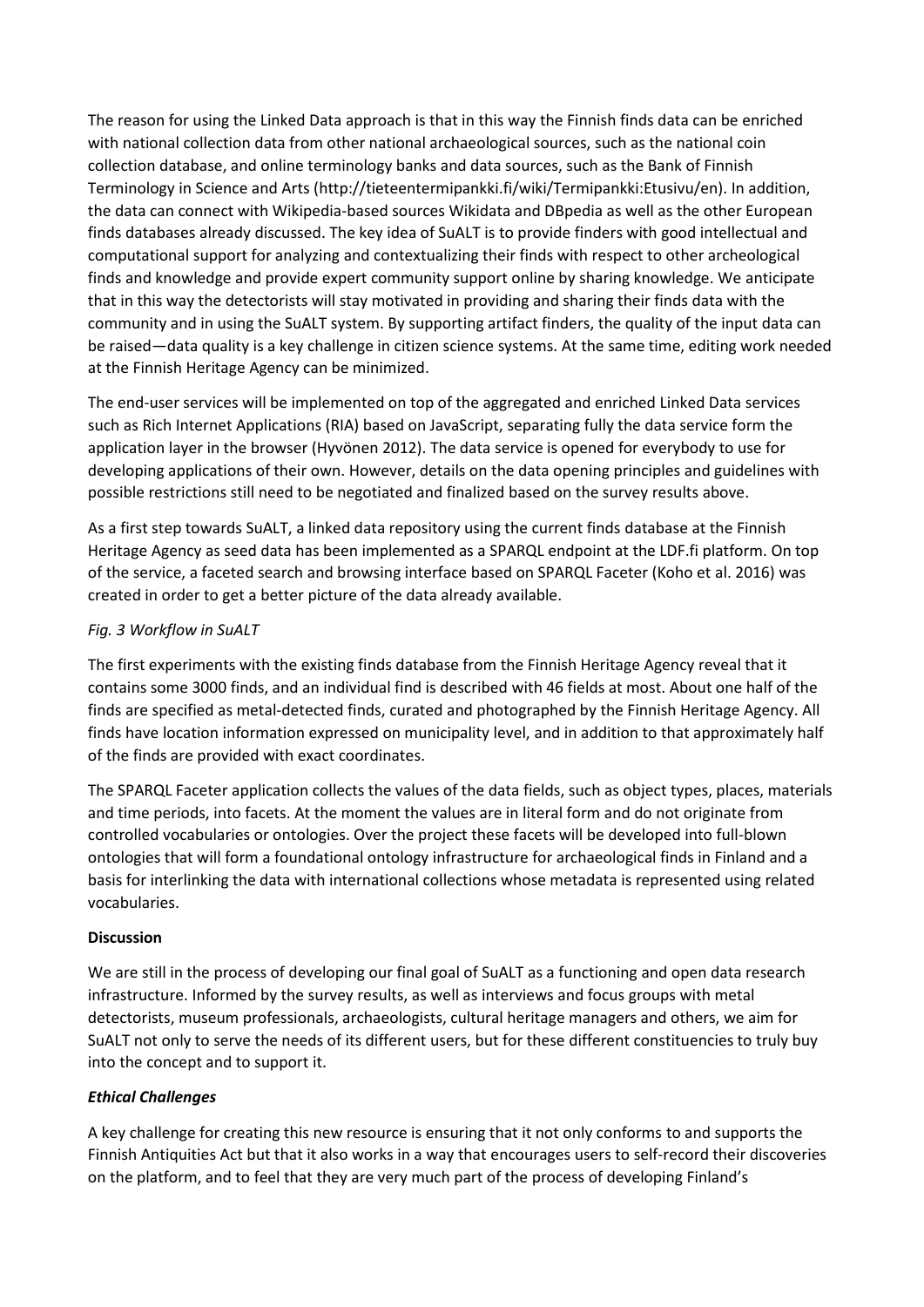archaeological record. This is an important motive for voluntary finds recording and the contribution made by detectorists and others should be recognized.

The issues related to the ownership of the data created by citizen scientists and the intellectual property rights related to research outputs that are based on the data, have to be taken into consideration (Vayena and Tasioulas 2015; Scassa and Chung 2015). When using data recorded by citizens in research, the quality aspects are also crucial—the quality can be ensured with appropriate protocols, training, and oversight (Haklay 2015; Bonney et al. 2014; Gura 2013; Cohn 2008).

Another issue open to debate in the context of digitized heritage is the question of the authenticity. Some scholars have argued that the materiality of an object is in the digitization process (e.g., Rekrut 2014). On the other hand, by digitizing information, especially if it is made open access, it increases the accessibility to a far wider audience.

As metal detecting is legal in Finland under certain conditions, SuALT adheres to Finnish law and will provide clear information to users, including advice on legal behavior. We must also address the challenge of protecting potentially vulnerable findspots, which may indicate archaeological sites, from the risk of unauthorized digging, looting, or other activities that may damage the site.

# *Next Steps*

The work for building SuALT as a digital resource continues by surveying in more depth the existing international and national databases. The work also includes the analysis of established data models, vocabularies and ontologies for representing finds information, in order to comply with the (de facto) standards and best practices, to ensure compatibility with other data sources. An important aspect in the modeling is to take uncertainty and impreciseness into account, as the temporal and spatial expressions used in the context of archaeology are often uncertain, subjective, or vague.

Based on the investigation, also informed by the results of the questionnaire survey on potential future users of SuALT, we will make an initial plan for the system's architecture and user interface. Emphasis is given to the aspects of how to assist effectively citizens in the finds recording process, and how the quality of the collected information can be made as high as possible, utilizing automatic and collaborative methods. The development of SuALT will be an iterative process—we plan on having a pilot group of metal detectorists and others testing the initial prototype, and refine the system based on the observations. Similarly, there will be small-scale "test" research project using the database as it forms.

# **Conclusion**

The process of developing SuALT provides an unprecedented opportunity to research the use of digital platforms to engage the public with archaeological heritage in Finland. As a self-recording scheme, SuALT will, in time, also demonstrate how the public can engage with the official processes of the Finnish Heritage Agency.

Inspired by successful initiatives across Europe, the potential for individuals to self-record their finds onto the database also echoes the emerging use of crowdsourcing for public archaeology initiatives. Therefore, SuALT offers a significant opportunity to contribute to further understanding of digital cultural heritage and its uses, including its potential role within society. While we present this chapter at the very beginning of our endeavor to realize SuALT, we are confident that its impact will be significant for Finnish archaeological heritage, and present a best practice approach that others may wish to emulate.

# **Acknowledgements**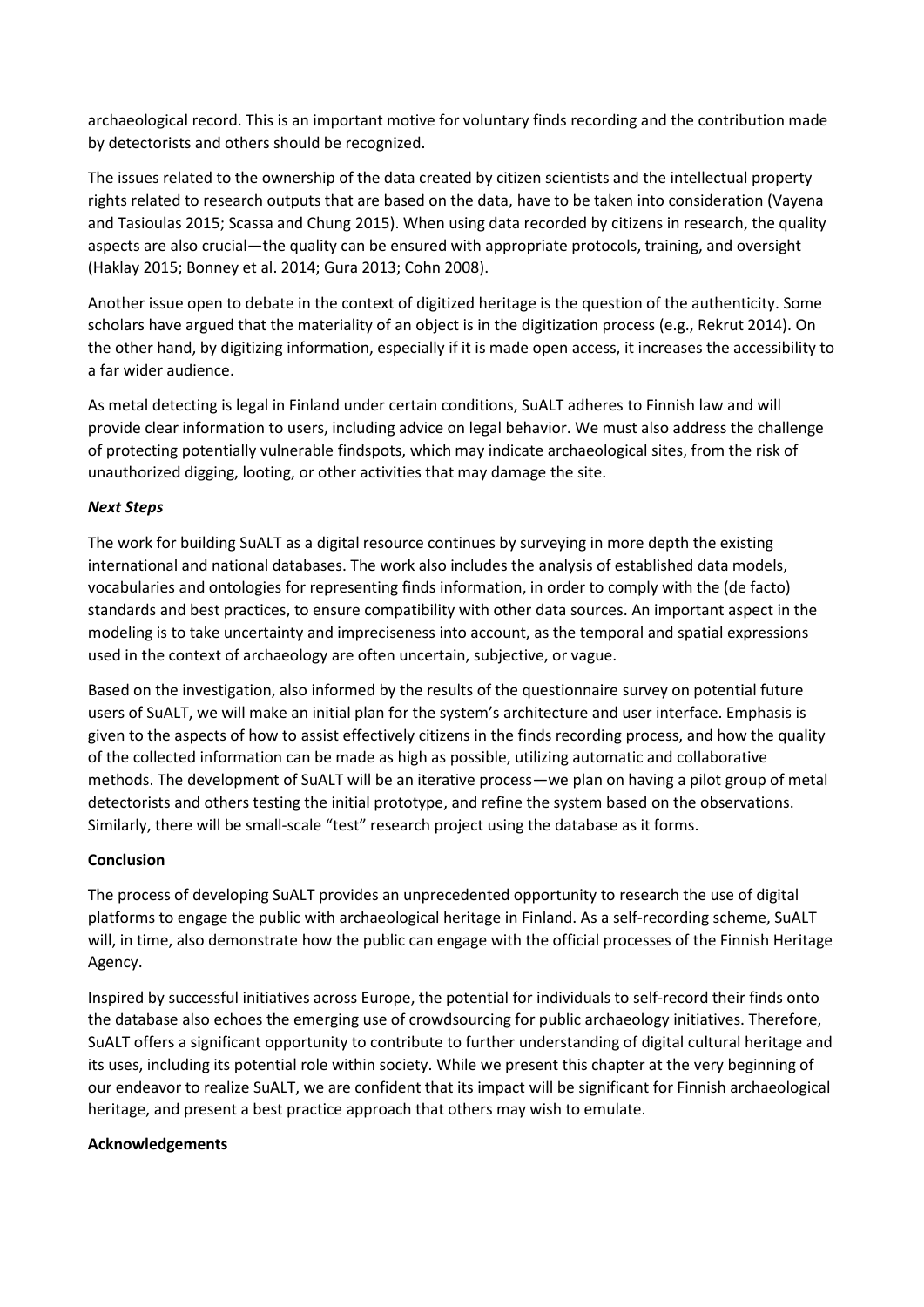The authors would like to acknowledge the Academy of Finland, who are funding SuALT under decision numbers 310854, 310859, and 310860.

## **References**

Addyman, P. (2009). Before the portable antiquities scheme. In S. Thomas & P. G. Stone (Eds.), Metal detecting and archaeology (pp. 51–61). Woodbridge: Boydell Press.

Balco, W. M., Worick, C. P., & Shaw, C. A. (2018). It takes a community to bridge the professionalavocational divide: Collaborative archaeology at the Yahoola High Trestle. Journal of Community Archaeology and Heritage, 5(1), 30–44.

Beck, M. A. (2017, January 1). Archaeology is being revolutionised by amateur collectors. ScienceNordic. Retrieved April 6, 2018, from http://sciencenordic.com/archaeology-being-revolutionised-amateurcollectors

Bland, R. (2005). Rescuing our neglected heritage: The evolution of the Government's policy on portable antiquities in England and Wales. Cultural Trends, 14(4), 257–296.

Bond, C. J. (2010). The Portable Antiquities Scheme: The contribution of lithics and lithic scatters. In S. Worrell, G. Egan, J. Naylor, K. Leahy, & M. Lewis (Eds.), A decade of discovery. Proceedings of the Portable Antiquities Scheme Conference 2007 (pp. 19–38). Oxford: Archaeopress. British Archaeological Reports, British Series 520.

Bonney, R., Shirk, J. L., Philipps, T. B., Wiggins, A., Ballard, H. L., Miller-Rushing, A. J., & Parrish, J. K. (2014). Next steps for citizen science. Science, 343(6178), 1436–1437.

Brindle, T. (2013). Making the most of PAS data: Macro- and micro-level studies of Romano-British settlement. Landscapes, 14(1), 73–91.

Campbell, G. (2015). Ampullae, re-imbursed: A formal analysis of medieval "shell-shaped" lead-alloy pilgrim ampullae. Journal of Medieval Art and Architecture, 5(2), 97–134.

Cohn, J. (2008). Citizen science: Can volunteers do real research? BioScience, 58(3), 192–197.

Connor, M., & Scott, D. D. (1998). Metal detector use in archaeology: An introduction. Historical Archaeology, 32(4), 76–85.

Deckers, P. (2013). The past, present and future of amateur archaeological metal-detecting in Flanders, FORUM—The looting of archaeological heritage (part I). Online Journal of Public Archaeology, 3, 13–17.

Deckers, P., Bleumers, L., Ruelens, S., Lemmens, B., Vanderperren, N., Marchal, C., Pierson, J., & Tys, D. (2016). MEDEA: Crowd-sourcing the recording of metal-detected artefacts in Flanders (Belgium). Open Archaeology, 2(1), 264–277.

Dobat, A. (2013). Between rescue and research: An evaluation after 30 years of liberal metal detecting in archaeological research and heritage practice in Denmark. European Journal of Archaeology, 16(4), 704– 725.

Dobat, A., & Jensen, A. (2016). 'Professional Amateurs'. Metal detecting and metal detectorists in Denmark. Open Archaeology, 2(1), 70–84.

Dobat, A., Christiansen, T., Risager, C., Henriksen, M., Holst, M., & Laursen, S. (2018/2019). The DIME project: Background, status and future perspectives of a user driven recording scheme for metal detector finds as a concrete example of participatory heritage. Danish Journal of Archaeology.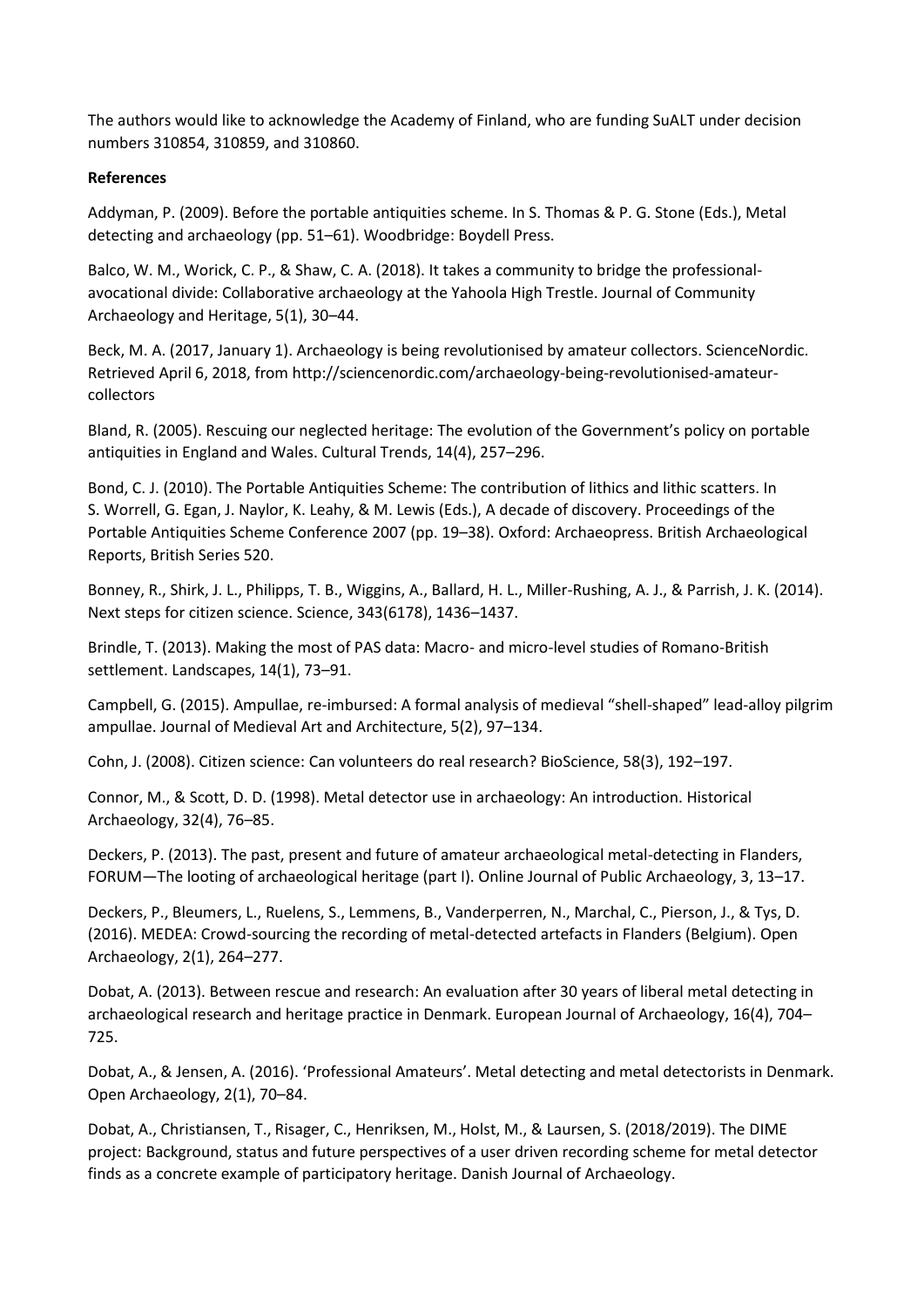Ferguson, N. (2013). Biting the bullet: The role of hobbyist metal detecting within battlefield archaeology. Internet Archaeology, 33. [https://doi.org/10.11141/ia.33.3.](https://doi.org/10.11141/ia.33.3)

Finlex. (2018). The Antiquities Act (1963). Retrieved April 20, 2018, from https://www.finlex.fi/fi/laki/ajantasa/1963/19630295

Gill, D. (2010). The portable antiquities scheme and the treasure act: Protecting the archaeology of England and Wales? Papers from the Institute of Archaeology, 20, 1–11. https://doi.org/10.5334/pia.333.

Gura, T. (2013). Citizen science: Amateur experts. Nature, 496, 259–261.

Haklay, M. (2015). Citizen science and policy: A European perspective (Case Study Series, Vol. 4). Washington, DC: The Woodrow Wilson Center, Commons Lab. Retrieved April 26, 2018, from https://www.scribd.com/document/256283024/Citizen-Science-and-Policy-A-European-Perspective

Hardy, S. (2018). 'Black archaeology' in Eastern Europe: Metal detecting, illicit trafficking of cultural objects, and 'legal nihilism' in Belarus, Poland, Russia, and Ukraine. Public Archaeology, 15(4), 214–237.

Heath, T., & Bizer, C. (2011). Linked data: Evolving the web into a global data space (1st ed.). Palo Alto: Morgan and Claypool.

Heeren, S. (2017). PAN (Portable Antiquities of the Netherlands) in practice. Paper presented at the 2017 annual meeting of the European Association of Archaeologists, Maastricht.

Hyvönen, E. (2012). Publishing and using cultural heritage linked data on the semantic web. Palo Alto: Morgan and Claypool.

Immonen, V., & Kinnunen, J. (2018). 'Quidditching' and the emergence of new heritage identities— Amateur metal detecting in Finland. Public Archaeology, 15(4), 1–23.

Knuutinen, T. (2017). 284 syytä nostaa kissa pöydälle. Raaseporin Slottsmalmenin tapaus, metallinilmaisinharrastajat ja arkeologinen tutkimus (284 reasons to bring the cat on the table. The case of Slottsmalmen in Raasepori, metal detector enthusiasts and archaeological research). SKAS, 1, 3–14.

Koho, M., Heino, E., & Hyvönen, E. (2016). SPARQL faceter—Client-side faceted search based on SPARQL. In R. Troncy, R. Verborgh, L. Nixon, T. Kurz, K. Schlegel, & M. V. Sande (Eds.), Joint Proceedings of the 4th International Workshop on Linked Media and the 3rd Developers Hackshop (CEUR Workshop Proceedings, Vol. 1615), Aachen.

Kuusela, J.-M., & Tolonen, S. (2011). A late iron age site from Siikajoki, Northern Ostrobothnia, Finland. Fennoscandia Archaeologica, XXVIII, 79–84.

Kuusela, J.-M., Ikäheimo, J., Hakamäki, V., Vilkama, R., & Salmi, A.-K. (2013). Suutarinniemi: The late iron age/early medieval cemetery of Ii (Northern Ostrobothnia, Finland). Fennoscandia Archaeologica, XXX, 126–132.

Lees, W. B. (1991). Archeology yields secrets of Mine Creek Battle. Kansas Preservation, 13(6), 1–3.

Lewis, M. (2016). A Detectorist's Utopia? Archaeology and metal-detecting in England and Wales. Open Archaeology, 2(1), 127–139.

Maaranen, P. (2016). Metal detecting and archaeology in Finland: An overview of the hobby and its consequences. ISKOS, 21, 273–284.

Musteaţă, S. (2013). Metal detecting and treasure hunters in Moldova. FORUM—The looting of archaeological heritage (part I). Online Journal of Public Archaeology, 3, 32–37.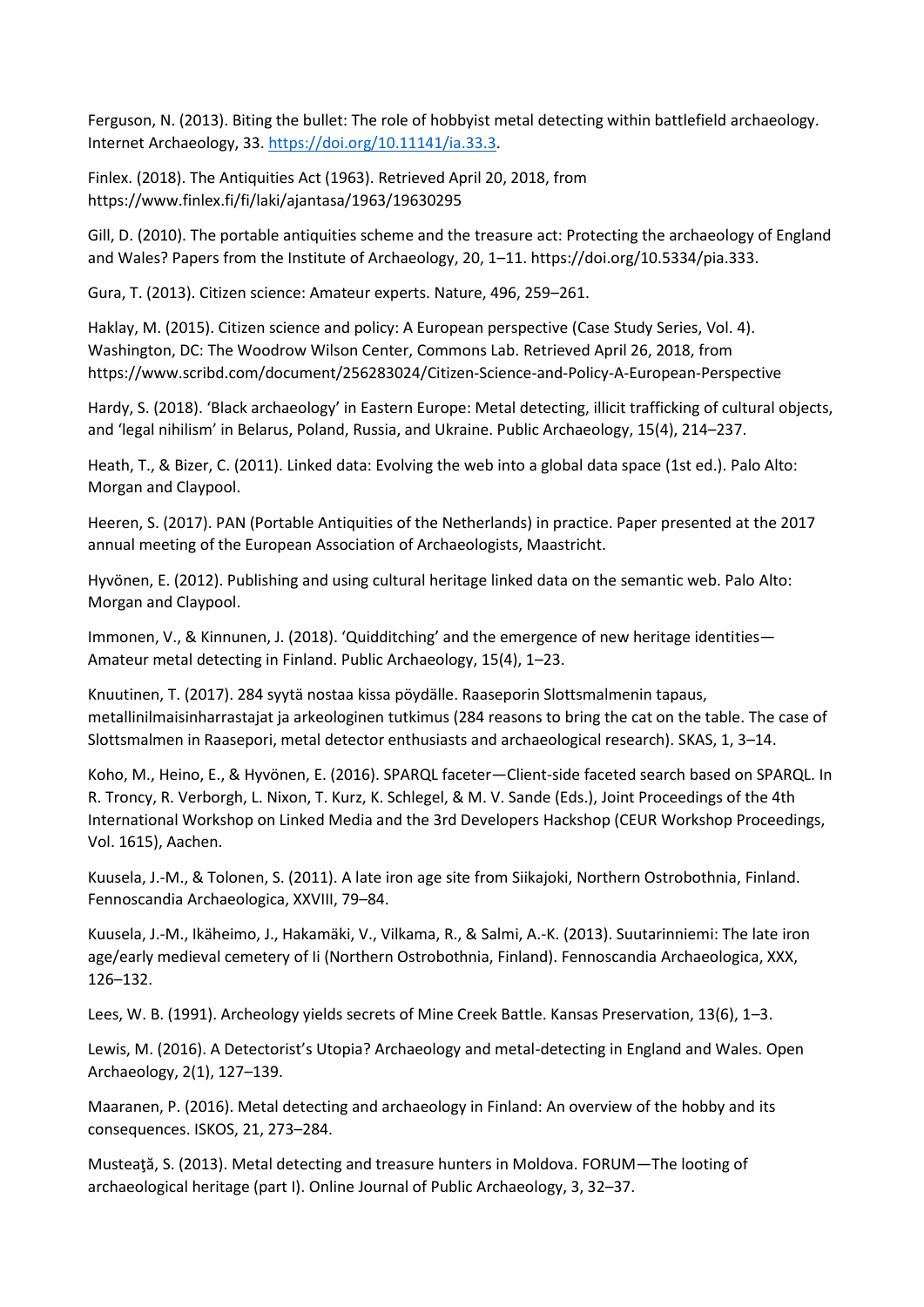Niinikoski, A.-K. (2014, August 18). Yöhaukat ryöväävät muinaiskohteita—luvattomat kaivaukset yleistyvät (Nighthawks are robbing ancient sites—illegal digs are becoming more frequent). YLE. Retrieved April 13, 2018, from https://yle.fi/uutiset/3-7407925

Rasmussen, J. M. (2014). Securing cultural heritage objects and fencing stolen goods? A case study on museums and metal detecting in Norway. Norwegian Archaeological Review, 47(1), 83–107.

Rekrut, A. (2014). Matters of substance: Materiality and meaning in historical records and their digital images. Archives and Manuscripts, 42(3), 238–247.

Rohiola, V. (2014). Metallinilmaisinlöydöt ja -harrastajat: Katsaus Kansallismuseon kokoelmien metallinilmaisinlöytöihin vv. 2011–2014 (Metal-detecting finds and metal-detector users—A review of the metal detecting finds in the archaeological collections of the National Museum of Finland during the years 2011–2014). SKAS, 2, 17–25.

Rohiola, V. (2017). Metallinilmaisinlöydöt kartuttavat Museoviraston kokoelmia (Metal-detected finds accumulate the collections at the Finnish Heritage Agency). Kulttuurista perinnöksi, 1. Retrieved April 17, 2018, from http://www.kulttuuristaperinnoksi.fi/valokeilassa?Article=6487

Roymans, N. (2017). PAN (Portable Antiquities Scheme of the Netherlands), aims and principles. Paper presented at the 2017 annual meeting of the European Association of Archaeologists, Maastricht.

Scassa, T., & Chung, H. (2015). Typology of citizen science projects from an intellectual property perspective: Invention and authorship between researchers and participants (Policy Memo Series, Vol. 5). Washington, DC: The Woodrow Wilson Center, Commons Lab. Retrieved April 26, 2018, from https://www.scribd.com/document/256283497/Typology-of-Citizen-Science-Projects-from-an-Intellectual-Property-Perspective

Sanz, S., Fermín, T. H.-E., Kieslinger, B., García, F. S., & Silva, C. G. (2014). White paper on citizen science for Europe. Socientize Consortium, European Commission. Retrieved May 28, 2018, from http://www.socientize.eu/?q=eu/content/white-paper-citizen-science

Siltainsuu, J., & Wessman, A. (2016). Yhteistapahtumia ja esineiden tunnistusta: Espoon kaupunginmuseon metallinilmaisinyhteistyö vuonna 2014 (Events and recording finds: Collaboration with metal detectorists at the Espoo City Museum in 2014). Muinaistutkija, 3, 34–40.

Thomas, S. (2016). The future of studying hobbyist metal detecting in Europe: A call for a transnational approach. Open Archaeology, 2(1), 140–149.

Thomas, S. (2015). Multiple-role actors in the movement of cultural property: Metal-detector users. In S. Musteațǎ & Ș. Caliniuc (Eds.), Current trends in archaeological heritage preservation: National and international perspectives (pp. 117–124). Oxford: Archaeopress.

Thomas, S. (2012). Searching for answers: A survey of metal-detector users in the UK. International Journal of Heritage Studies, 18(1), 49–64.

Vanhatalo, S. (2016). Vaasa Höstvesi. Rautakautisen löytöpaikan koekaivaus (Vaasa Höstvesi. A trial excavation of a find spot from the Iron Age) 12.-13.5.2015. Unpublished excavation report. Finnish Heritage Agency.

Vayena, E., & Tasioulas, J. (2015). "We the scientists": A human right to citizen science. Philosophy & Technology, 28(3), 479–485.